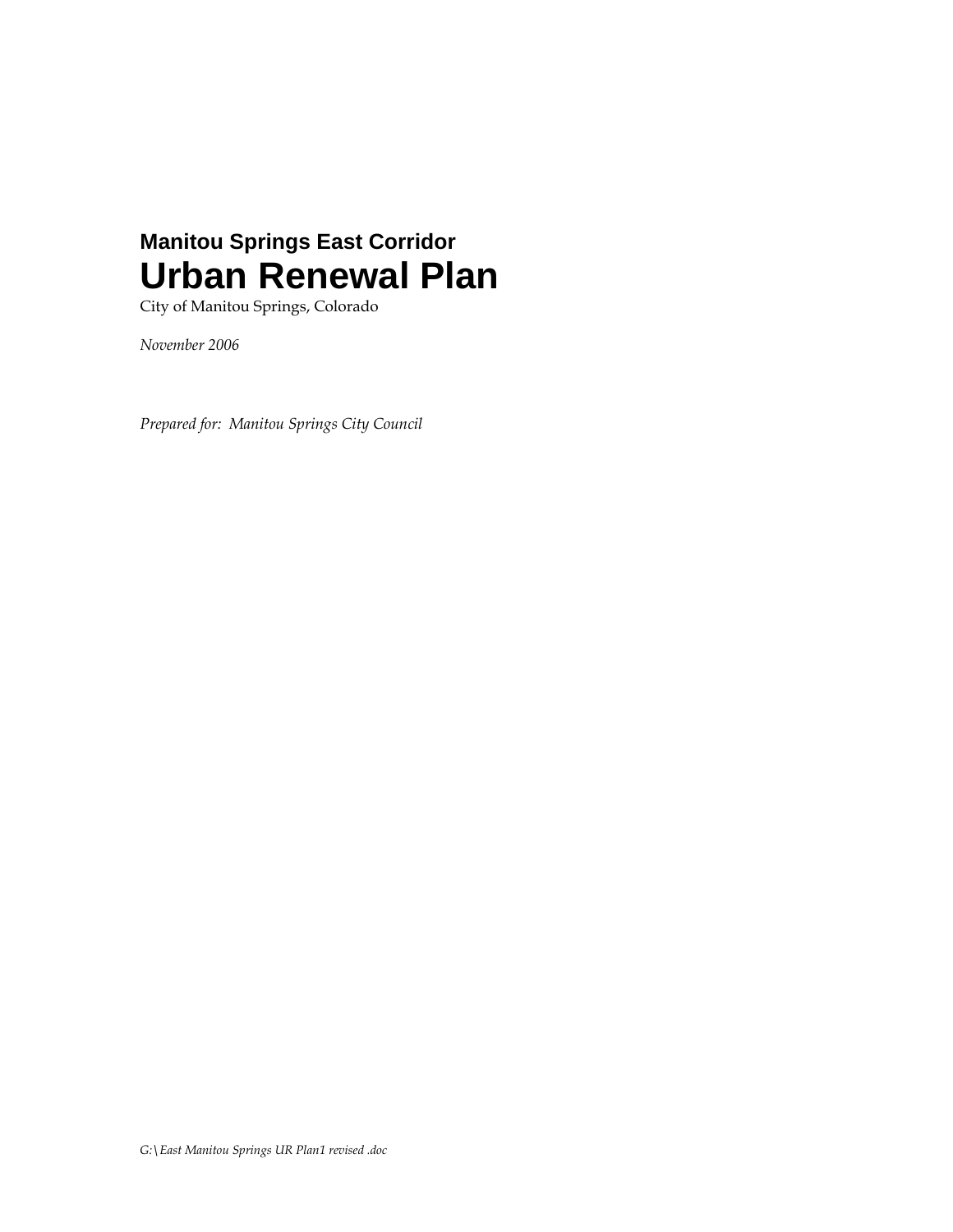# **Manitou Springs East Corridor Urban Renewal Plan**

City of Manitou Springs, Colorado

*November 2006* 

*Table of Contents* 

| <b>Section 1.0:</b> | Preface and Background                       | 3         |
|---------------------|----------------------------------------------|-----------|
| Section 2.0:        | <b>Qualifying Conditions</b>                 | 7         |
| Section 3.0:        | Relationship to Comprehensive Plan           | 9         |
| Section 4.0:        | Land Use Plan and Plan Objectives            | 10        |
| Section 5.0:        | <b>Project Implementation</b>                | 14        |
| Section 6.0:        | <b>Project Financing</b>                     | 17        |
| Section 7.0:        | Changes & Minor Variations from Adopted Plan | <b>20</b> |
| Section 8.0:        | Severability                                 | 21        |

*Page* 

# **Attachments Pending**

| Attachment 1: Manitou Springs East Corridor Conditions Survey Findings |
|------------------------------------------------------------------------|
| Attachment 2: El Paso County Financial Impact Report                   |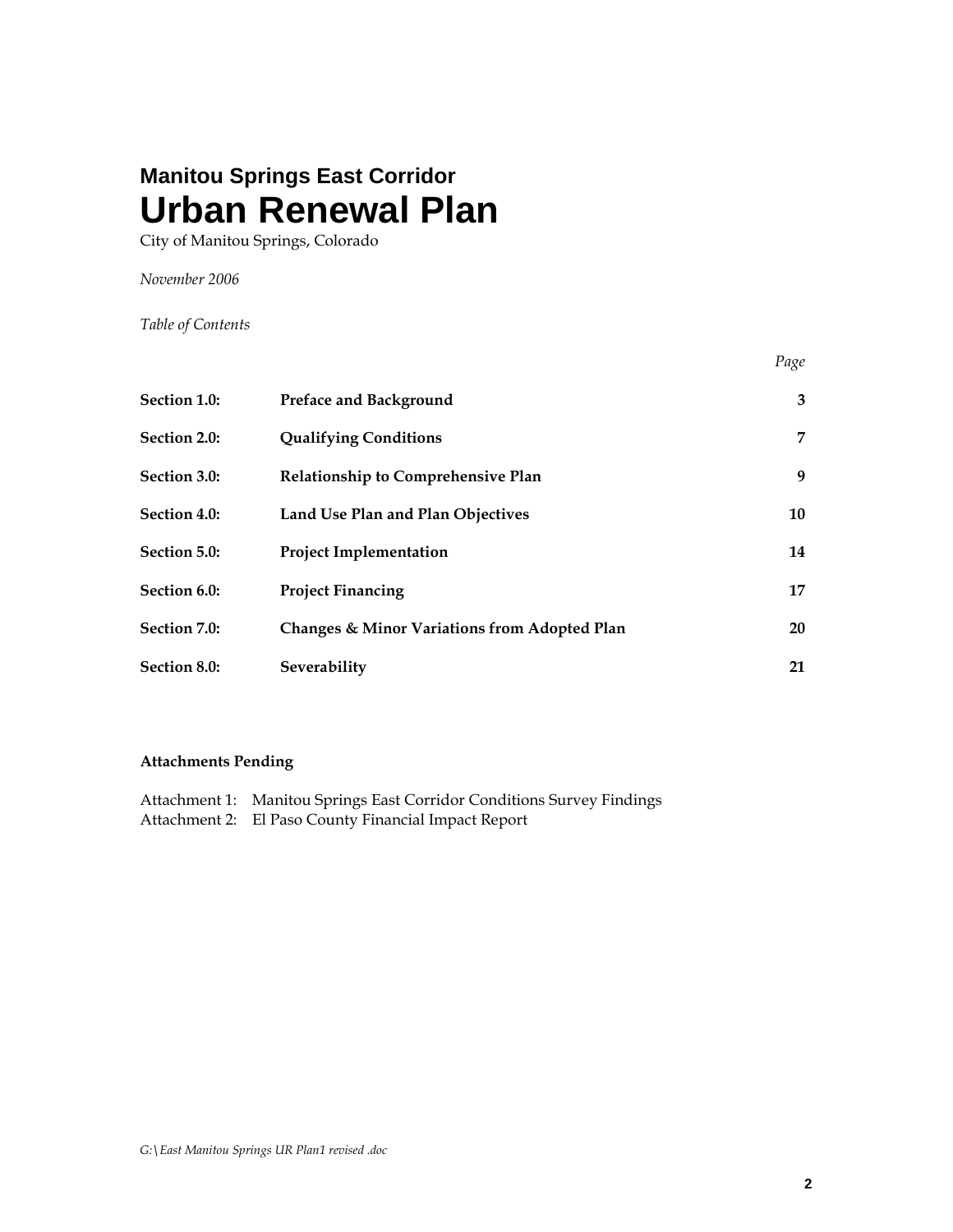# **MANITOU SPRINGS EAST CORRIDOR URBAN RENEWAL PLAN**

City of Manitou Springs, Colorado

*November 2006* 

*Prepared for: Manitou Springs City Council*

# **1.0 Preface and Background**

## **1.1 Preface**

This *East Manitou Springs Urban Renewal Plan* (the "Plan" or the "Urban Renewal Plan") has been prepared for the Manitou Springs City Council. It will be carried out by the Manitou Springs Urban Renewal Authority, (the "Authority") pursuant to the provisions of the Urban Renewal Law of the State of Colorado, Part 1 of Article 25 of Title 31, Colorado Revised Statutes, 1973, as amended (the "Act"). The administration of this project and the enforcement of this Plan, including the preparation and execution of any documents implementing it, shall be performed by the Authority.

## **1.2 Description of Urban Renewal Area**

 According to the Act, the jurisdictional boundaries of the Authority are the same as the boundaries of the municipality. Additionally, within the municipal boundaries there may be one or more urban renewal areas.

Under the Act, an urban renewal area is a blighted area, which has been designated as appropriate for an urban renewal project. In each urban renewal area, conditions of blight must be present at a level defined by the Act before the Authority can legally exercise its powers. Finally, in each urban renewal area, undertakings and activities that constitute an urban renewal project are implemented as a way to eliminate the conditions of blight.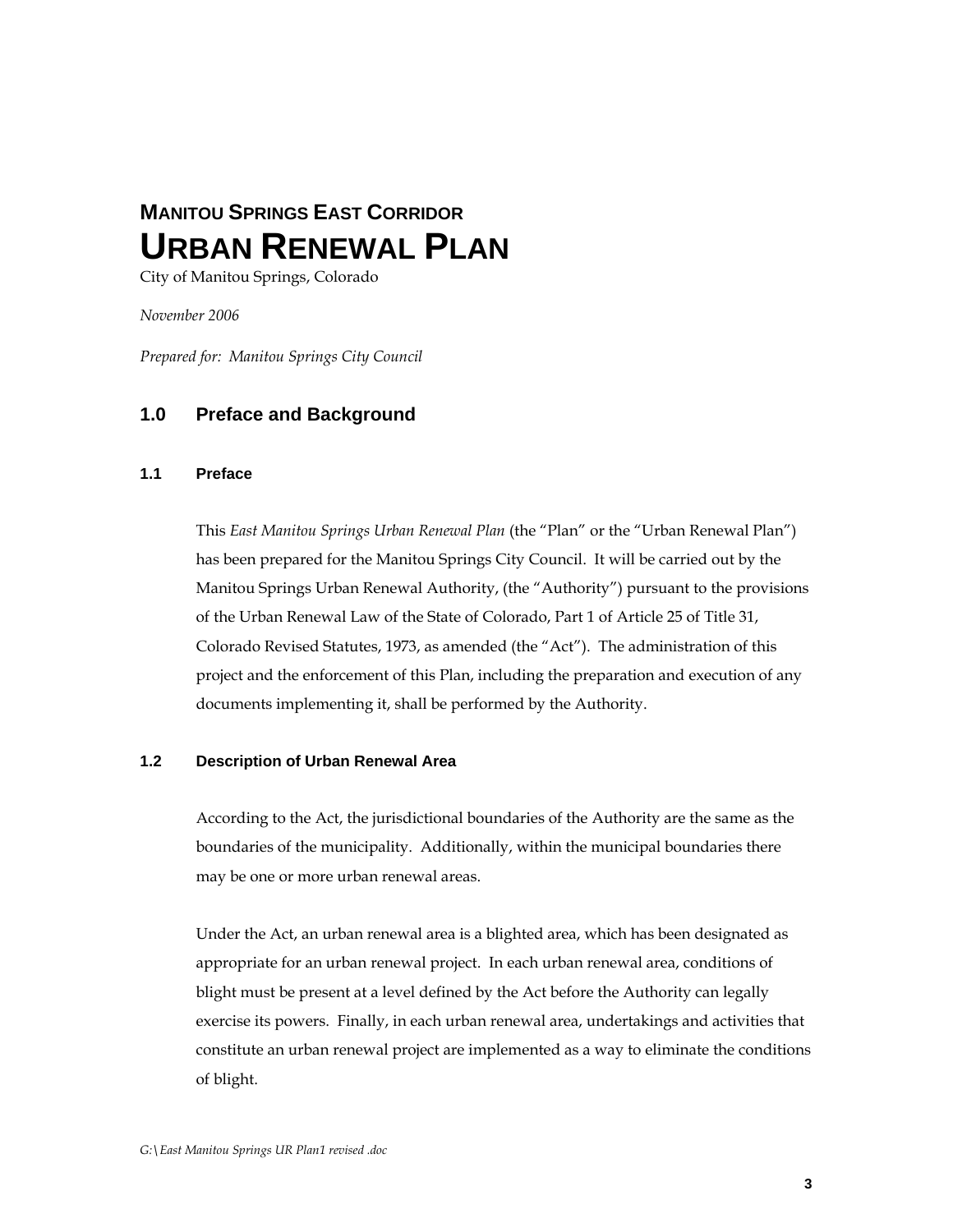The East Manitou Springs Area included in the Urban Renewal Plan (referred to herein as "the Urban Renewal Area" or "the Area") is located in east Manitou Springs. The boundaries of the Area are delineated on Figure No. 1, and described in the legal description included in Section 1.2.1. The legal description controls the boundary description in case of any conflict. The boundaries of the Urban Renewal Area are drawn narrowly as feasible to accomplish the planning and development objectives of the Urban Renewal Plan.

#### **1.2.1 Legal Description**

A tract of land being bordered by the Manitou Springs City limits on the east, the north right-of-way line of El Paso Boulevard on the north, and the northerly and easterly rightof-way line of Highway 24 on the south and west. The Urban Renewal Area contains**:**  50 acres, more or less, including road and rail right-of-ways.

#### **1.2.2 Figure 1, Urban Renewal Area**

The urban renewal plan map is presented as Figure 1 on the following page.

## **1.3 Purpose of the Plan**

 The purpose of the *East Manitou Springs Urban Renewal Plan* is to reduce, eliminate and prevent the spread of blight within the Urban Renewal Area and to stimulate growth and investment within the Area boundaries. In particular, this Urban Renewal Plan is intended to promote local objectives with respect to appropriate land uses, private investment and public improvements provided that the delineation of such objectives shall not be construed to require that any particular project necessarily promote all such objectives. Specifically, the Plan promotes an environment which allows for a range of uses and product types which can respond to market conditions over time; further the goals and objectives of the *Manitou Springs Rainbow Vision Plan (Comprehensive Plan)* adopted in 2000 and any other relevant policy document; and, leverage the community's investment in public improvement projects in the Area.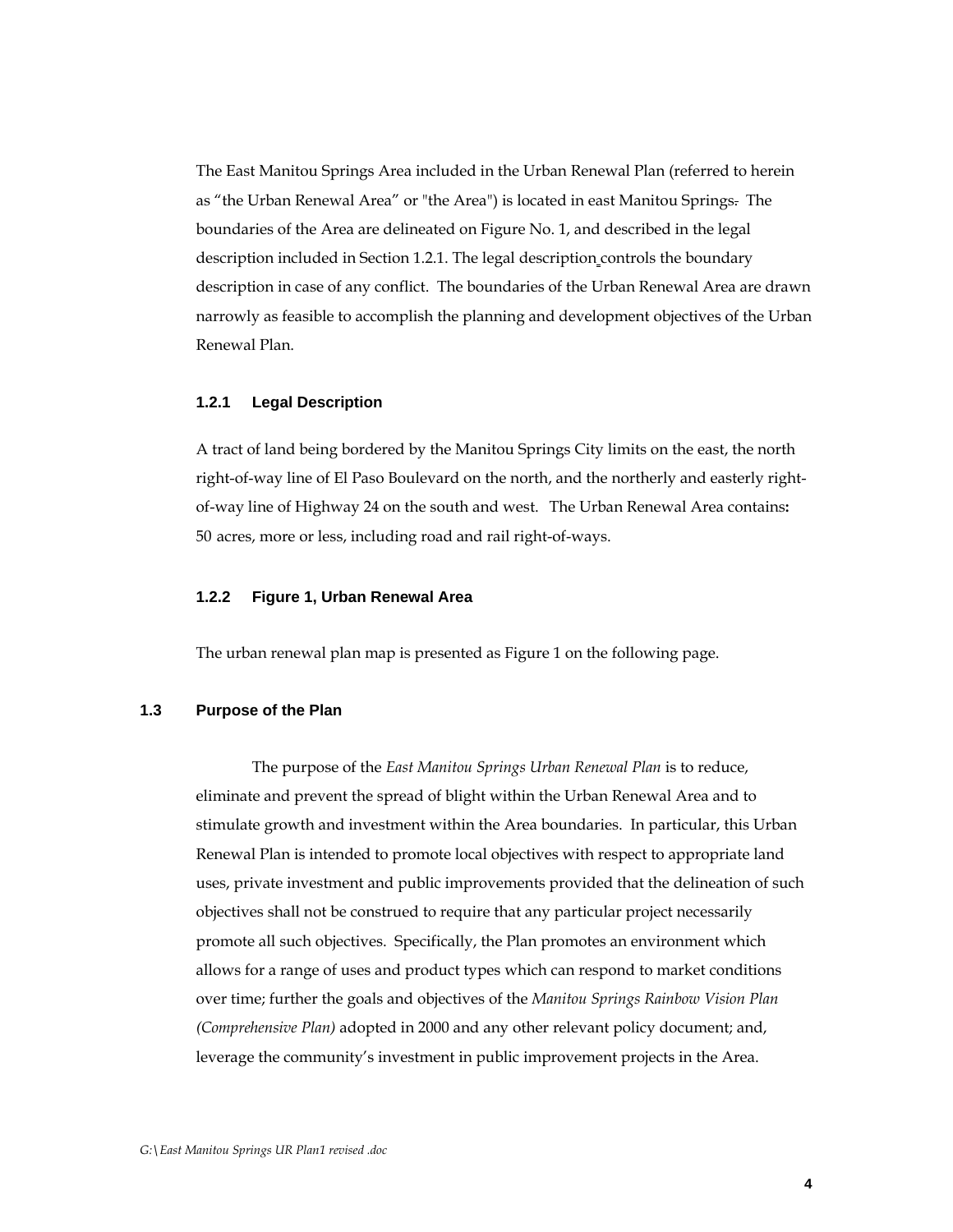*Figure No. 1*

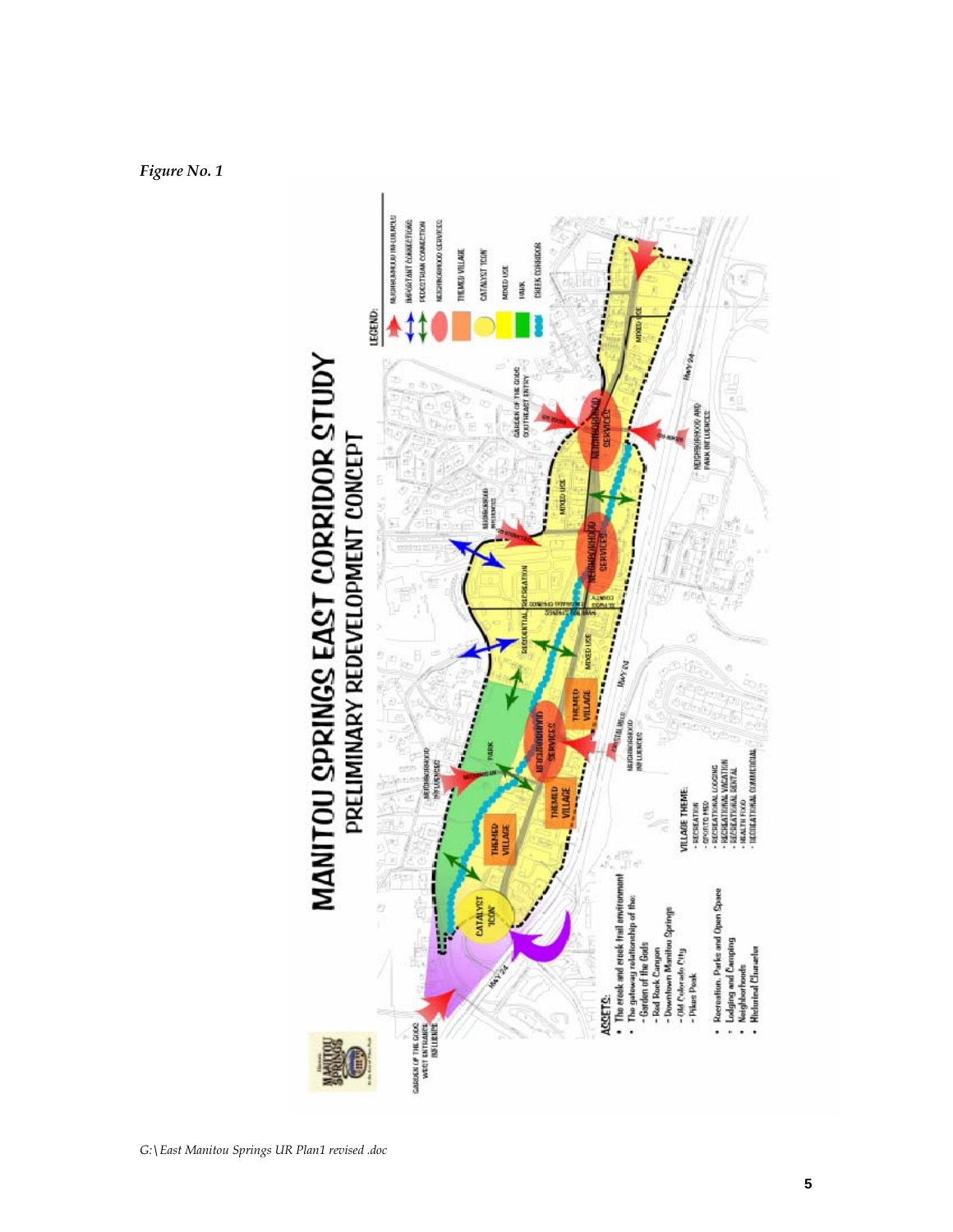While the principal goal of the urban renewal effort is, as required by the Act, to afford maximum opportunity, consistent with the sound needs of the City of Manitou Springs (the "City") as a whole to develop and rehabilitate the Area by private enterprise, it is not intended to replace the efforts of area business development or marketing organizations.

 The rehabilitation and redevelopment of properties within the Urban Renewal Area will be accomplished through the improvement of existing structures and infrastructure, attraction of new investment and reinvestment, and prevention of deterioration of properties in the Area. The effort will involve the Authority and City of Manitou Springs with participation and cooperation by the private sector.

As the Urban Renewal Law authorizes the Authority to undertake zoning and planning activities to regulate land use, maximum densities, and building requirements in the Urban Renewal Area, the Manitou Springs Urban Renewal Authority shall govern and utilize applicable municipal standards and regulations for the purpose of implementing the Plan. At a minimum, all development within the area will need to comply with all applicable municipal requirements prior to receiving approval from the Authority.

## **1.4 Public Participation**

 The Plan continues to be made available to business and property owners located within and adjacent to the Plan boundaries, as well as Manitou Springs residents at-large. Notification of the public hearing was provided to property owners, residents, and owners of business concerns at their last known address of record within the Area as required by the Act. Input on the Plan's intent was solicited of Area residents, property and business owners, and tenants ("stakeholders") during several meetings held during the months of May through September 2006.

 Presentations were also made at public meetings and City Council in the Fall of 2006 to receive comments and input on the Plan. It is the intent of the Authority and City Council to provide for public participation in proposed developments and planning efforts which advance the intent of the Plan. Plans and development proposals

**6**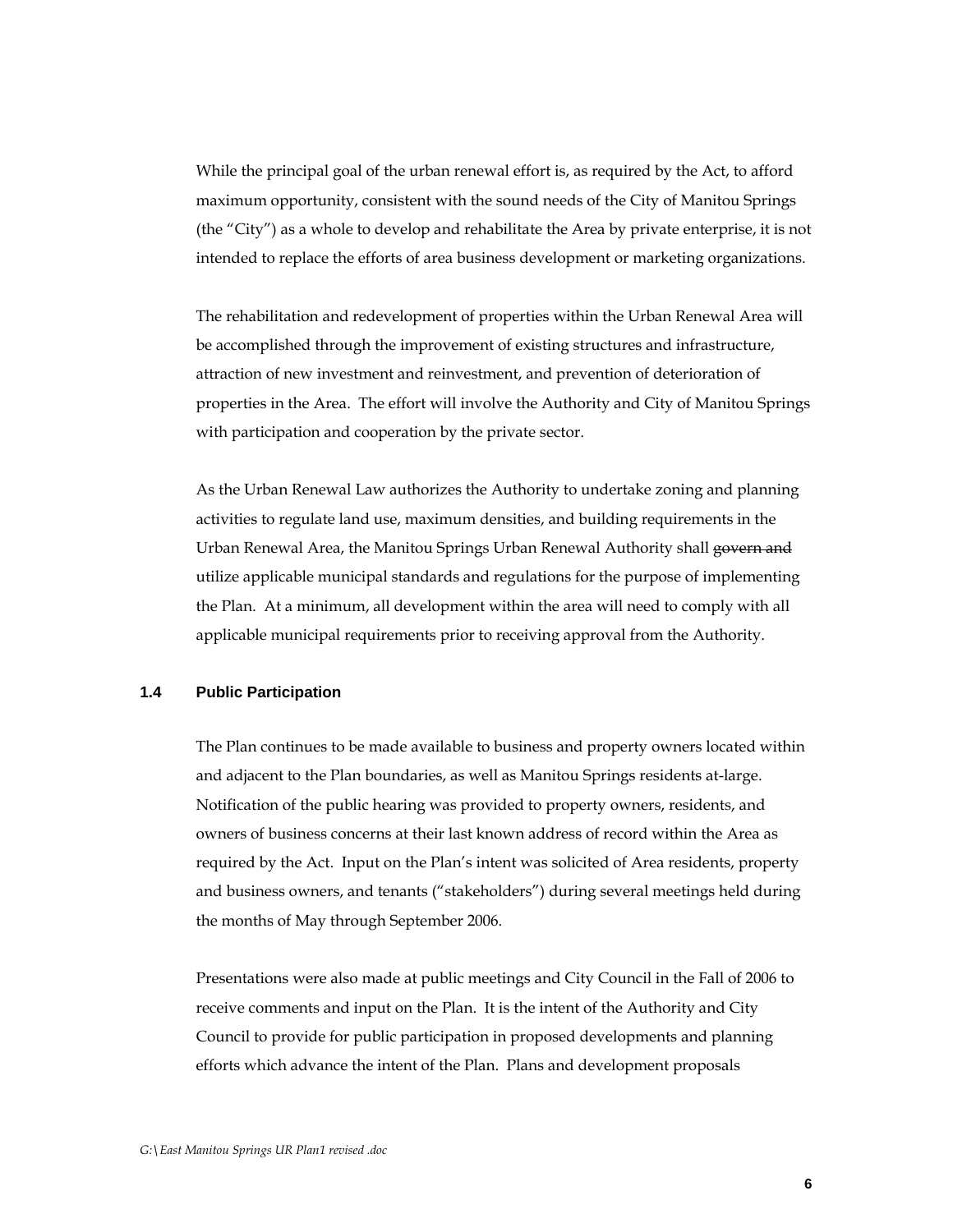submitted for approval of the Authority will continue to be made available to the public in an open meeting format.

## **1.5 Definitions**

In addition to terms previously defined in the text, the following terms are used in this Urban Renewal Plan:

**Cooperation Agreement** – means any agreement between the Authority and the City or any public body (the term "public body" being used in this Urban Renewal Plan as defined by the Act) respecting action to be taken pursuant to any of the powers set forth in the Act or in any other provision of Colorado law, for the purpose of facilitating public undertakings deemed necessary or appropriate by the Authority under this Urban Renewal Plan.

**Redevelopment / Development Agreement** – means an agreement between the Authority and developer(s) regarding the development or redevelopment of property within the Urban Renewal Area.

# **2.0 Qualifying Conditions**

The *Manitou Springs East Corridor Conditions Survey Findings,* dated July 31, 2006 (the "Survey")*,* was completed by the Denver, Colorado office of Leland Consulting Group. The Survey illustrates the location of qualifying conditions, a final map synthesizing the number of qualifying conditions by parcel, and the supporting field survey. The Survey documents the evidence of blight for the East Manitou Springs Area and is incorporated into this Urban Renewal Plan by reference.

The legal term "blighted area" describes a wide array of urban problems, which can range from physical deterioration of buildings and the environment, to health, social and economic problems in a particular area. Based on the Survey completed in connection with the adoption and approval of the Urban Renewal Plan, at least four qualifying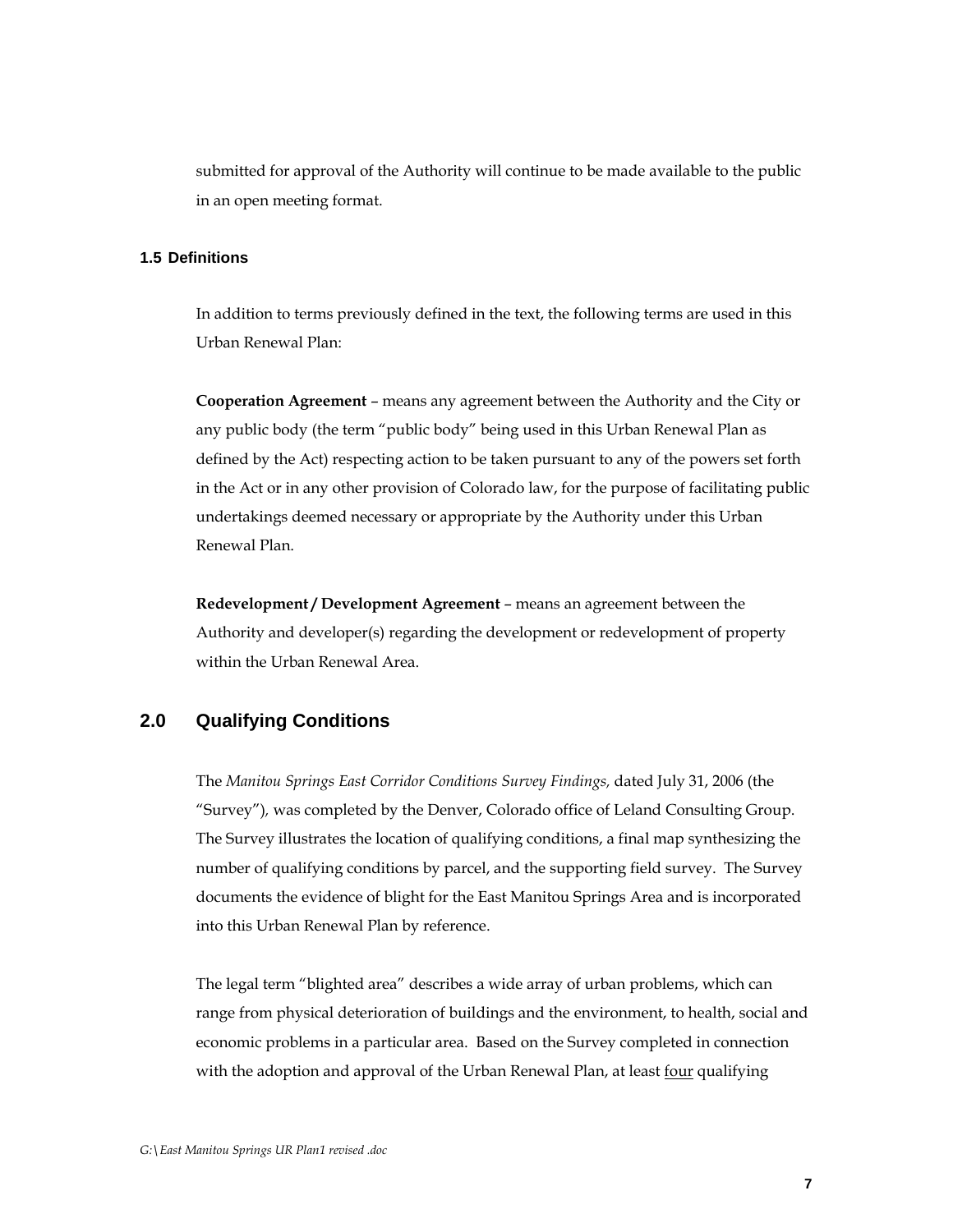conditions of blight, as defined in the Act, are present within the proposed Urban Renewal Area. These conditions are evidence of a "blighted area" as defined in the Act.

- a) Slum, deteriorated, or deteriorating structures;
- b) Predominance of defective or inadequate street layout;
- c) Faulty lot layout in relation to size, adequacy, accessibility, or usefulness;
- d) Unsanitary or unsafe conditions;
- e) Deterioration of site or other improvements;
- f) Unusual topography or inadequate public improvements or utilities;
- g) Defective or unusual conditions of title rendering the title non-marketable;
- h) The existence of conditions that endanger life or property by fire or other causes;
- i) Buildings that are unsafe or unhealthy for persons to live or work in because of building code violations, dilapidation, deterioration, defective design, physical construction, or faulty or inadequate facilities;
- j) Environmental contamination of buildings or property;
- k.5) The existence of health, safety, or welfare factors requiring high levels of municipal services or substantial physical and underutilization of vacancy of sites, buildings, or other improvements.
- l) If there is no objection of such property owner or owners and the tenant or tenants of such owner or owners, if any, to the inclusion of such property in an urban renewal area, "blighted area" also means an area that, in its present condition and use and, by reason of the presence of any one of the factors specified in paragraphs (a) to (k.5) above, substantially impairs or arrests the sound growth of the municipality, retards the provision of housing accommodations, or constitutes an economic or social liability, and is a menace to the public health, safety, morals or welfare. For purposes of this paragraph (l), the fact that an owner of an interest in such property does not object to the inclusion of such property in the urban renewal area does not mean that the owner has waived any rights of such owner in connection with laws governing eminent domain.

As documented in the Survey, 9 of 10 qualifying conditions listed in the Act are present within the Area. The only qualifying condition, which was not identified, was "*defective or unusual conditions of title rendering the title non-marketable*."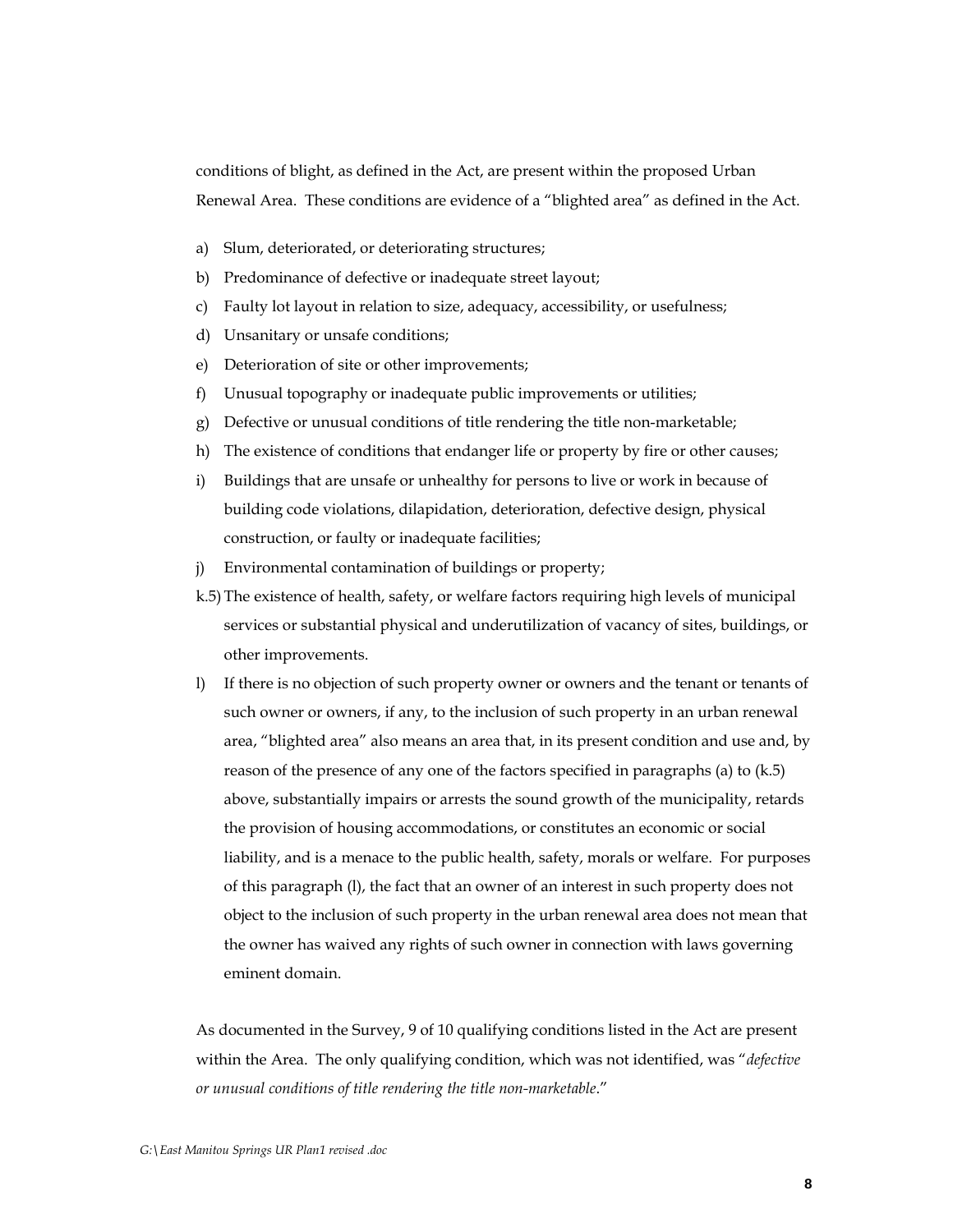# **3.0 Relationship to Comprehensive Plan**

A general plan for the City, known as the *Manitou Springs Rainbow Vision Plan (Comprehensive Plan),* was adopted in 2000. The Authority, with the cooperation of the City, private enterprise and other public bodies, will undertake projects and activities described in this Plan in order to eliminate the conditions of blight identified in the Conditions Survey while implementing the Comprehensive Plan. Specific elements of the Comprehensive Plan which this Urban Renewal Plan advance include the following:

Vision Statement # 3: Traffic and Transportation

No. 3 – Address pedestrian traffic concerns, emphasizing pedestrian crosswalk locations, routes, bike lanes and racks, and related pedestrian amenities; integrate pedestrian routes with parks and creek paths where appropriate.

Vision Statement #4: Land Use and Annexation

No. 1 – Prepare and implement plans for streetscape, lighting, amenities, and landscaping in downtown and commercial areas.

Vision Statement #6: Public Services

No. 3 – Standardize and up-grade lighting conditions for streets, downtown and neighborhoods.

No. 4 – Address infrastructure improvements; establish program for the construction, repair and maintenance of streets (paving); water and sewer up-grades; improve storm water drainage, retention and water quality; place utilities underground.

Guidelines for Development: Outlying Commercial Areas

- Encourage development that is complementary to existing development and that reinforces the land use pattern.
- Encourage infill development on vacant land and in vacant or abandoned buildings.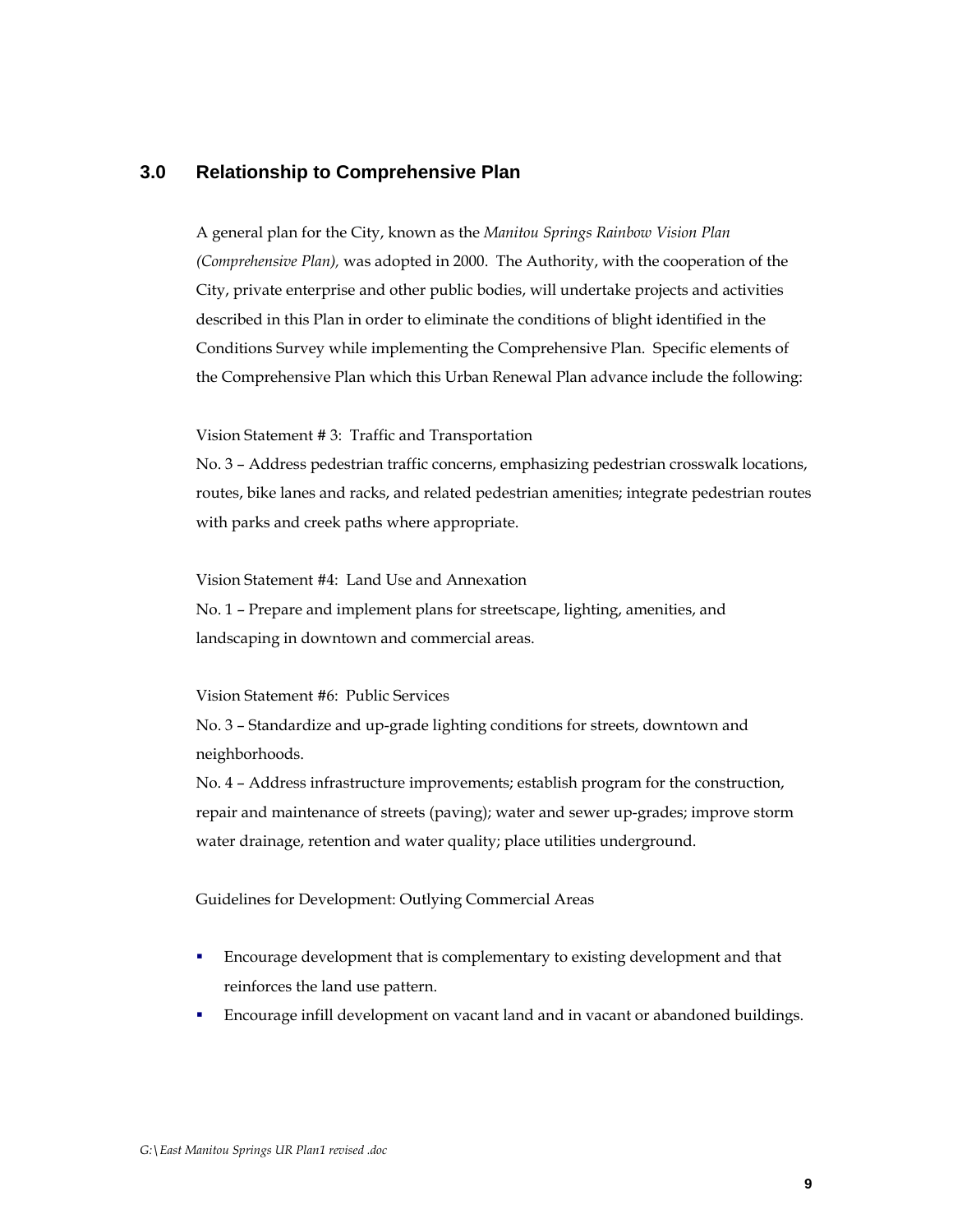**•** Develop guidelines and plans for making a more cohesive arrangement of parkway landscaping, combined access drives to adjoining businesses, parking areas and signage.

## Guidelines for Development: Infrastructure

- The City will provide infrastructure improvements on a cost-benefit basis with adjoining or benefiting properties where appropriate.
- Major projects or facilities may have to be financed through a bond issue, but methods such as prior funding (reserves) should be considered first.
- **Infrastructure which enhances the City image and also benefits property owners** should be considered a high priority.

Guidelines for Development: Implementation

 Incentive Programs – various awards or bonuses should be examined for certain types of development, such as, infill development, mixed-use development, building which provides a public benefit, building which preserves views or hillsides, etc.

# **4.0 Land Use Plan and Plan Objectives**

## **4.1 General Description**

The vision for revitalization of the area is creation of high quality commercial and mixeduse developments which integrate a range of non-residential uses with residential uses above ground floor commercial (vertically integrated) where appropriate, as well as property improvements in established business areas, supported by strategic public improvements to infrastructure (including roadway), facilities, and parking within and adjacent to the Area boundaries. A combination of uses is proposed, all of which will further promote development of the Area as a region-serving commercial corridor.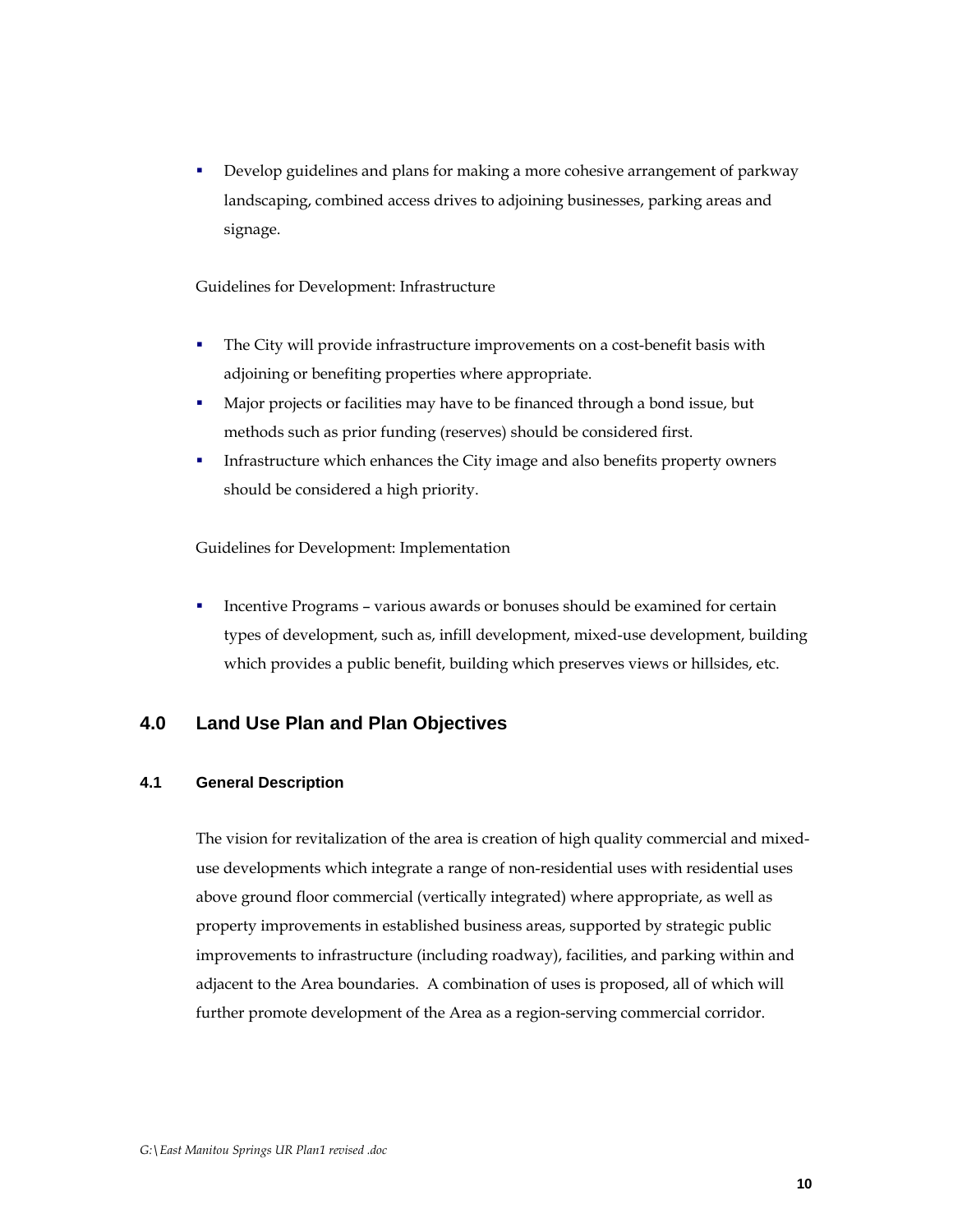Existing conditions present within the Area will be remedied by the proposed Plan, but will need to first be identified as a priority public investment item by the Authority in consultation with the City and community. Improvements will be partially funded by tax increment revenues. Creation of special districts or other financing districts to serve as supplemental funding sources will also be considered.

## **4.2 Urban Renewal Plan Review Process**

 The review process for the Urban Renewal Plan is intended to provide a mechanism to allow those parties responsible for implementing the Plan to periodically evaluate its effectiveness and make adjustments to ensure efficiency in implementing the recommended urban renewal activities.

The following steps are intended to serve as a guide for Plan review:

- a) The Authority may propose modifications, and the Authority shall make such modifications as may be necessary provided they are consistent with the Comprehensive Plan and the Act.
- b) Modifications may be developed from suggestions by the Authority, property and business owners, and Staff operating in support of the Authority.
- c) A series of joint workshops may be held by and between the Authority and property and business owners to direct and review the development of Plan modifications.

#### **4.3 Development and Design Objectives**

The development objectives for the Urban Renewal Area include establishment of uses that will allow projects to respond to changing market conditions. Potential land uses within the Urban Renewal Area include commercial, office, mixed-use residential, public, and parking. Design objectives for the Urban Renewal Area also promote flexibility, adaptability to a range of uses and product types and consistency with prevailing market conditions. Other objectives include: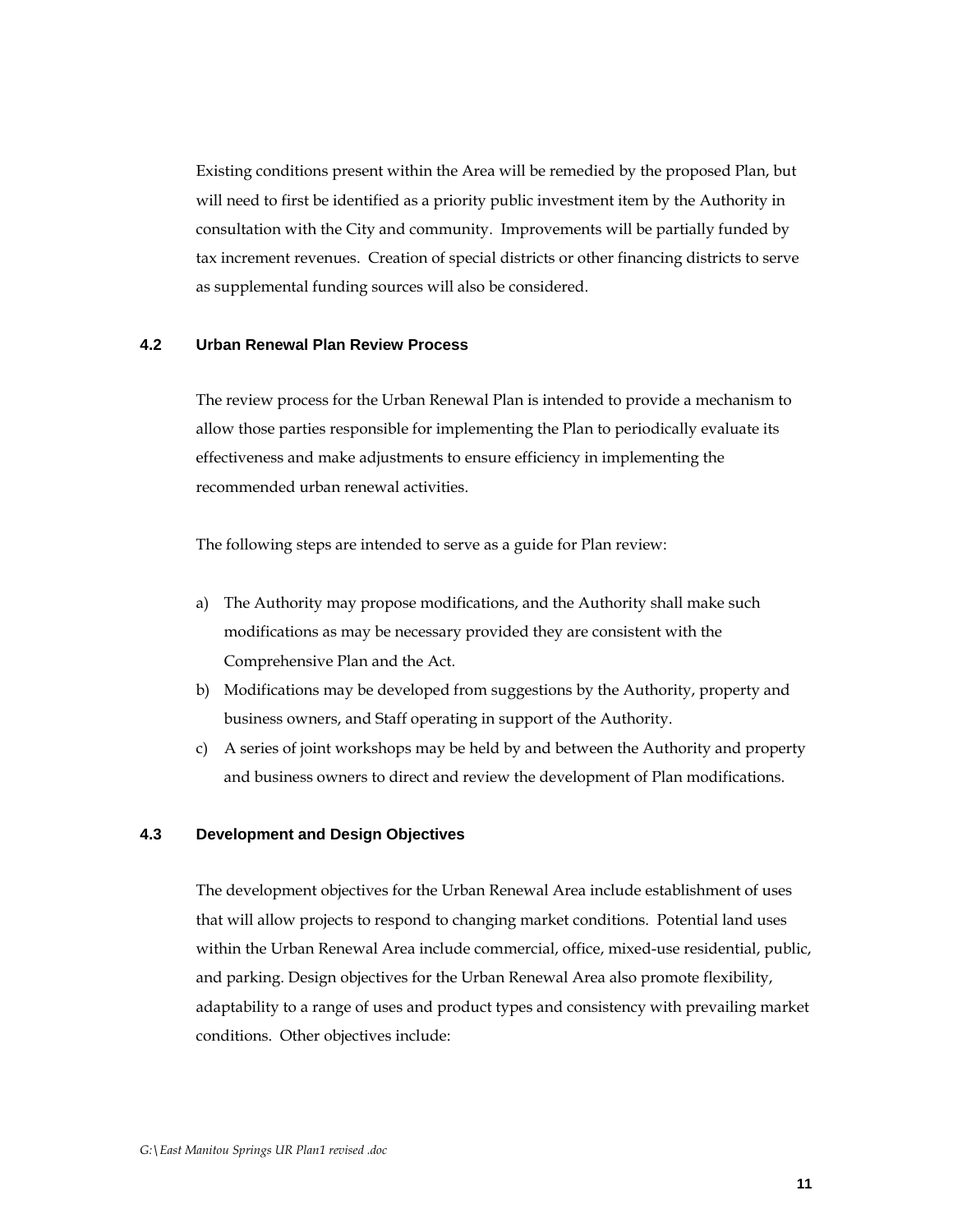- a) Eliminate and prevent blight
- b) Implement the Manitou Springs Comprehensive Plan
- c) Ensure orderly growth of the City of Manitou Springs
- d) Stimulate development of underutilized land in the Area
- e) Improve relationship between this area and surrounding areas
- f) Increase property values and strengthen the City's economic base
- g) Provide uses supportive of and complementary to planned improvements (transportation)
- h) Encourage a mix of uses and projects
- i) Promote a variety of products to address multiple segments
- j) Encourage continued presence of businesses consistent with the plan vision
- k) Provide a range of financing mechanisms for private property re-investment and investment
- l) Mitigate impacts from future transportation improvements
- m) Encourage public-private partnerships to implement the plan
- n) Facilitate cooperation among government agencies including, without limitation, the City and County in development of the area
- o) Develop higher design standards including flexible lighting and signage standards
- p) Landscape streetscapes to unify uses and plan components

## **4.3.1 Development Opportunities—Catalyst Projects**

A key concept associated with implementation of the Plan is targeted investment that will serve to catalyze development throughout the Area and fund future public improvements. With a limited number of major property holdings, and given the average parcel size, the potential for multiple catalyst projects is restricted. Several investment zones have been identified within the Area. The aggregate impact of potential investment within these areas is reflected in the Financial Impact Report which is incorporated into this Urban Renewal Plan by reference.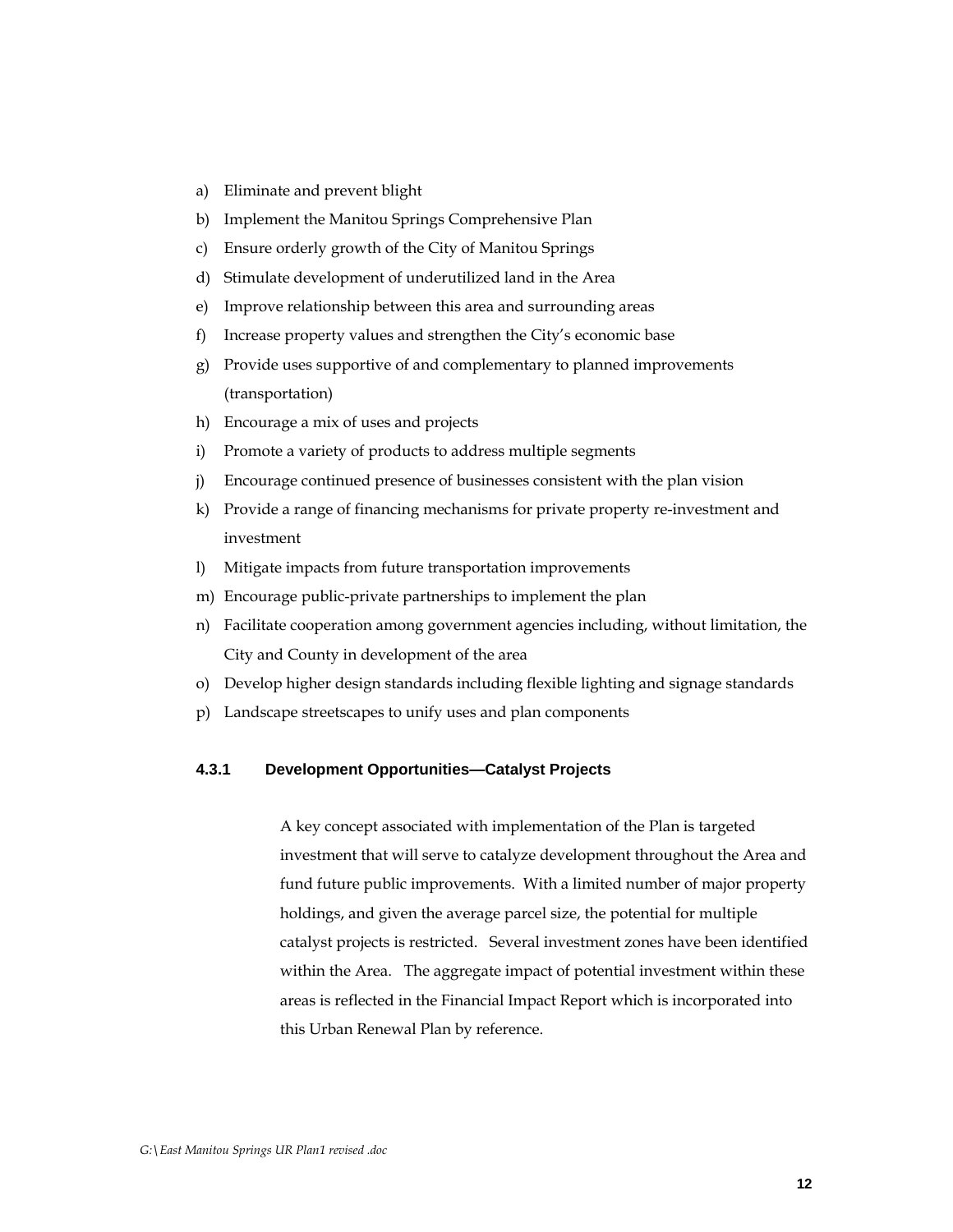## **4.4 Development Standards**

All development in the Plan Area shall conform to the Comprehensive Plan, the Zoning Code, International Building Codes, applicable Design Standards and any site-specific zoning for properties in the Urban Renewal Area, all as in effect and as may be amended from time to time.

In conformance with the Act and Urban Renewal Plan, the Authority may adopt additional design standards and other requirements applicable to properties in the Urban Renewal Area. Unless otherwise approved by City Council resolution, any such standards and requirements adopted by the Authority shall be consistent with all other zoning and development policies and regulations of the City.

#### **4.5 Public Improvements and Facilities**

The Authority may undertake certain actions to make the Urban Renewal Area more attractive for private investment. The Authority may, or cause others to, install, construct, and reconstruct any public improvements in the Urban Renewal Area, including, without limitation, streets, sidewalks, underground utility and service facilities, streetscapes, pedestrian corridors, and parking facilities. The Authority may also, or cause others to, install, construct and reconstruct any other authorized improvements in the Urban Renewal Area, including, without limitation, other authorized undertakings or improvements for the purpose of promoting the objectives of this Urban Renewal Plan and the Act.

Public projects are intended to stimulate (directly and indirectly) private sector investment in and around the Urban Renewal Area. The combination of public and private investment will assist in the investment and conversion of the Urban Renewal Area into a viable commercial, employment and mixed-use sub-area supported by multiple forms of transportation with supporting public spaces contributing to increased property and sales taxes.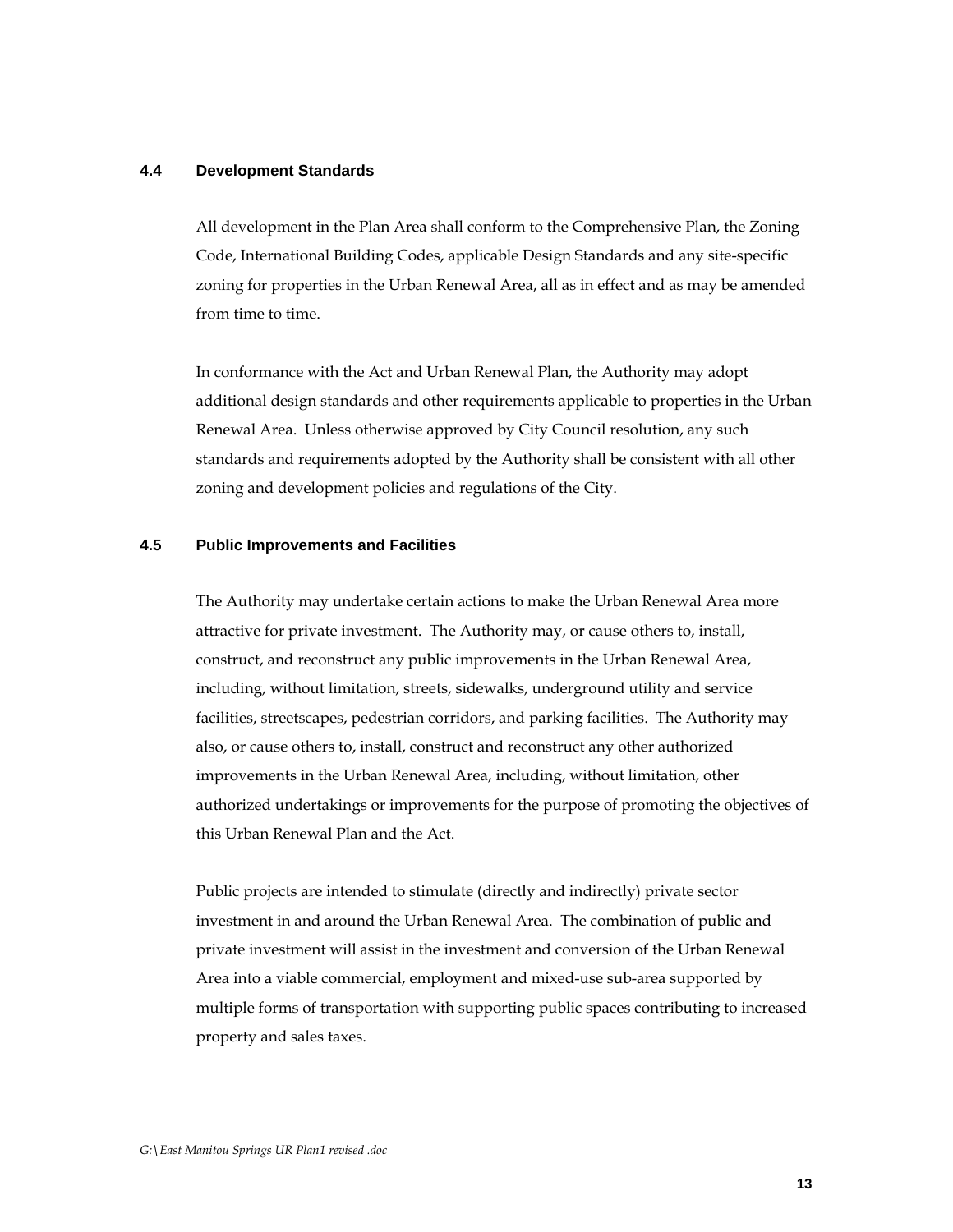## **4.5.1 Infrastructure**

New infrastructure (utility) that is required will be located in public rights-ofway or dedicated easements. These systems will be added to the existing infrastructure to the extent possible. Existing services may be removed or abandoned to accommodate new development in the Area.

In undertaking all activities and improvements pursuant to this Urban Renewal Plan, the Authority shall comply with all applicable building and zoning regulations, and other applicable ordinances of the City.

## **4.6 Other Improvements and Facilities**

 There could be other non-public improvements in the Urban Renewal Area that may be required to accommodate development. The Authority may assist in the financing or construction of these improvements.

# **5.0 Project Implementation**

The Act allows for a wide range of activities to be used in the implementation of an urban renewal area. It is the intent of the Authority to provide incentives to stimulate private investment in cooperation with property owners and other affected parties in order to accomplish the objectives of the Plan. Public-private partnerships and other forms of cooperative development will be key to the Authority's strategy for preventing the spread of blight and eliminating the blighting conditions. Reliance on powers such as eminent domain will only be considered as a final option as determined by the Manitou Springs City Council, to achieve the objectives of this plan.

# **5.1 Property Acquisition and Land Assemblage**

The Authority may acquire property by negotiation of any other method authorized by the Act, except that any proposal to acquire property under the power of eminent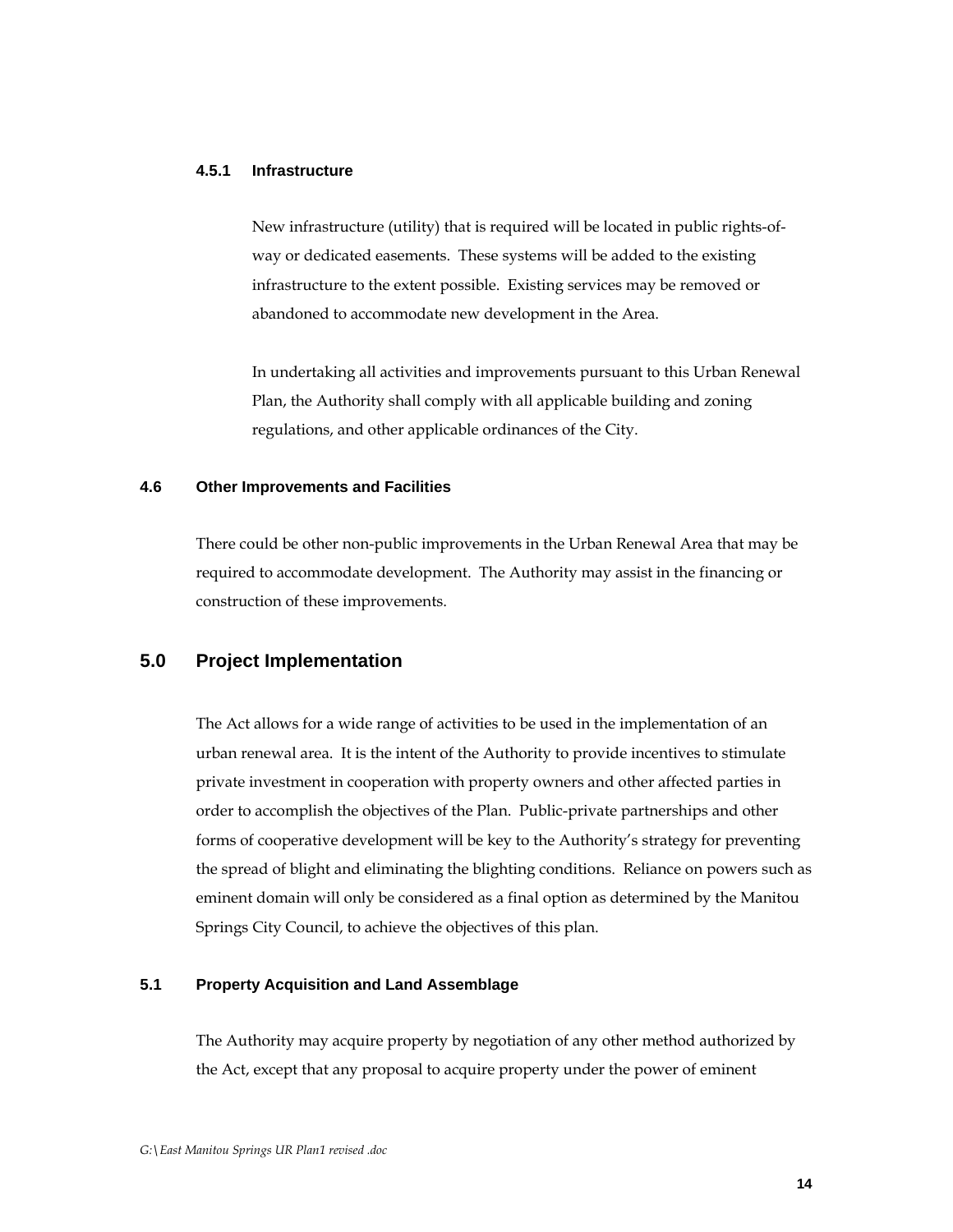domain must first be approved by majority vote of the Manitou Springs City Council. The Authority may temporarily operate, manage and maintain property acquired in the Urban Renewal Area. Such property shall be under the management and control of the Authority and may be rented or leased pending its disposition for redevelopment.

## **5.2 Relocation Assistance**

It is not anticipated that acquisition of real property by the Authority will result in the relocation of any individuals, families, or business concerns. However, if such relocation becomes necessary, the Authority shall adopt a relocation plan in conformance with the Act and consistent with specific objectives which will be identified in that plan.

## **5.2.1 Mitigate Inconvenience and Expense**

Development of any relocation program for the Area will be designed to mitigate the inconvenience and expense of individuals, families and business concerns that may be displaced by acquisition of property by the Authority.

#### **5.2.2 Information Program**

Any relocation program will be accompanied by an information program to keep all affected parties advised of relocation activities on a continuing basis and to encourage all such parties to keep the Authority informed of their needs and requirements.

#### **5.3 Demolition, Clearance, and Site Preparation**

In carrying out this Urban Renewal Plan, it is anticipated that the Authority may be required to demolish and clear buildings, structures and other improvements from property in the Urban Renewal Area. Additionally, development activities consistent with this Plan, including but not limited to development or cooperation agreements, may require such demolition and clearance to eliminate unhealthy, unsanitary, and unsafe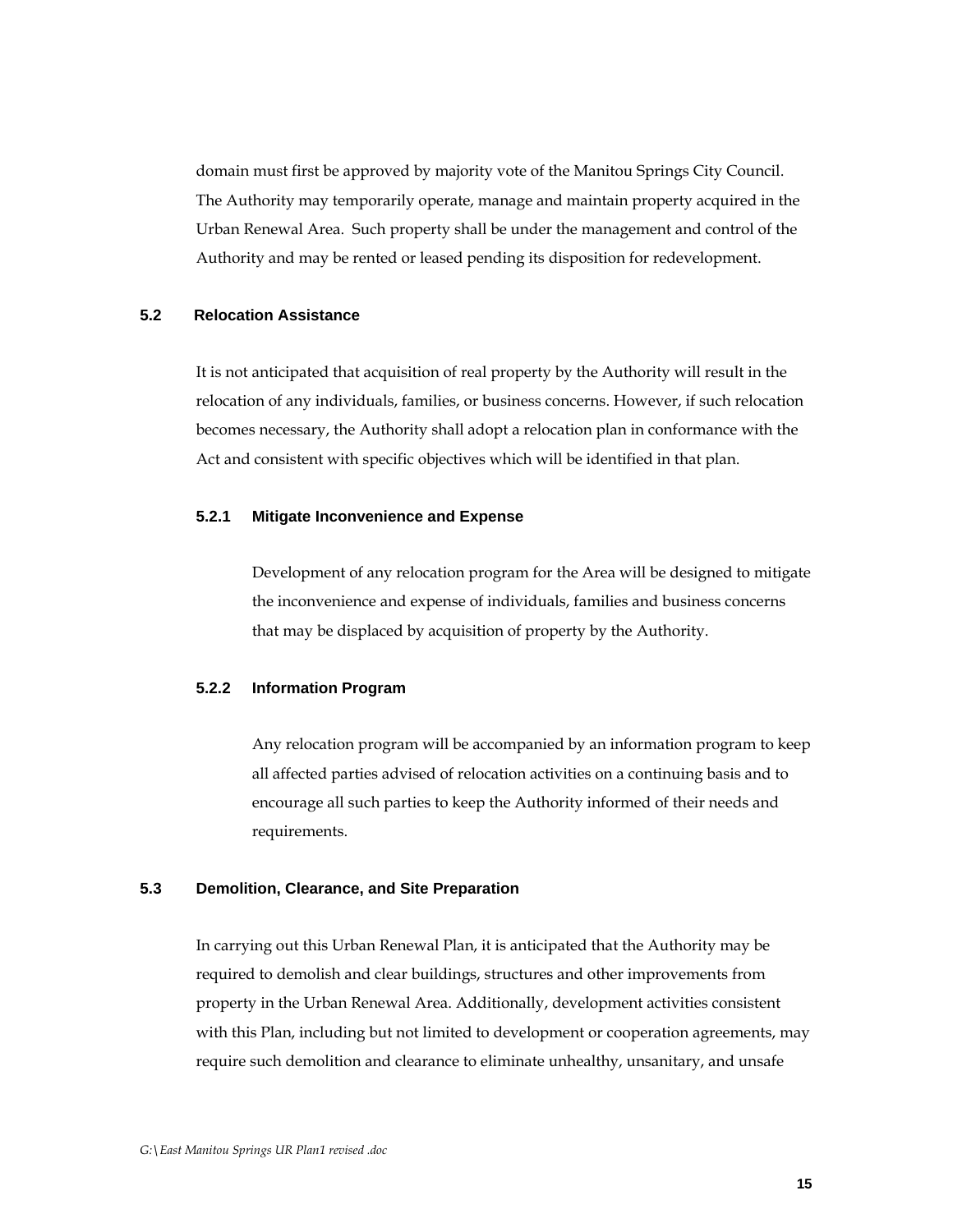conditions, eliminate obsolete and other uses detrimental to the public welfare, and otherwise remove and prevent the spread of deterioration.

With respect to property acquired by the Authority, it may demolish and clear, or contract to demolish and clear, those buildings, structures and other improvements from property pursuant to this Urban Renewal Plan if in the judgment of the Authority such buildings, structures and other improvements can not be rehabilitated in accordance with this Urban Renewal Plan. The Authority may also undertake such additional site preparation activities, as it deems necessary, to facilitate the disposition and development of such property.

## **5.4 Property Disposition**

The Authority may sell, lease, or otherwise transfer real property or any interest in real property subject to covenants, conditions and restrictions, including architectural and design controls, time restrictions on development, and building requirements, as it deems necessary to develop such property. Real property or interests in real property may be sold, leased or otherwise transferred for uses in accordance with the Act and this Urban Renewal Plan. All property and interest in real estate acquired by the Authority in the Urban Renewal Area that is not dedicated or transferred to public entities, shall be sold or otherwise disposed of for redevelopment in accordance with the provision of this Plan and the Act.

## **5.5 Redevelopment and Rehabilitation Actions**

Redevelopment and rehabilitation actions within the Urban Renewal Area may include such undertakings and activities as are in accordance with this Urban Renewal Plan and the Act, including without limitation: demolition and removal of buildings and improvements as set forth herein; installation, construction and reconstruction of public improvements as set forth herein; elimination of unhealthful, unsanitary or unsafe conditions; elimination of obsolete or other uses detrimental to the public welfare; prevention of the spread of deterioration; and provision of land for needed public facilities. The Authority may enter into agreements with private parties or public entities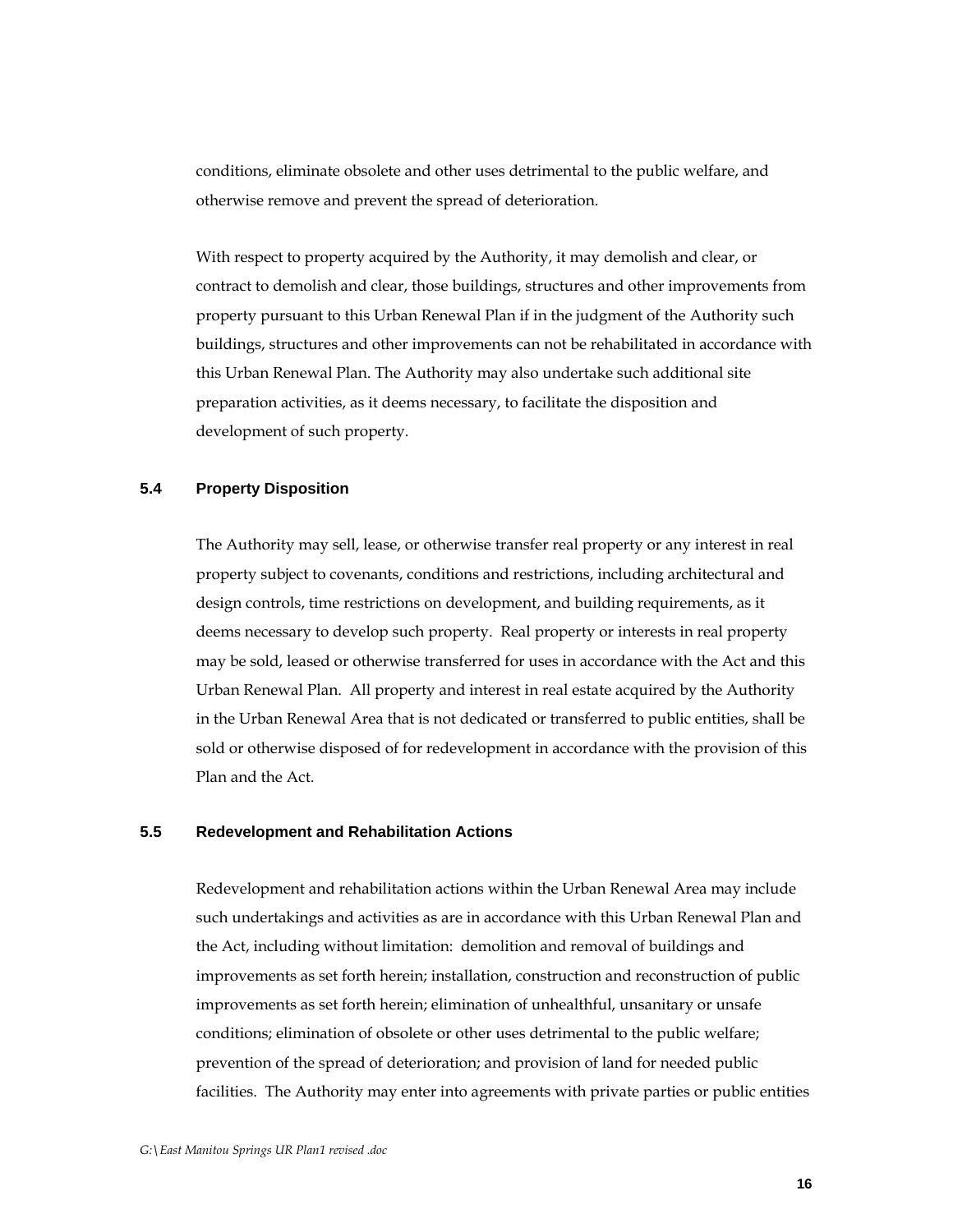to provide assistance or undertake all other actions authorized by the Act or other applicable law to redevelop and rehabilitate the Urban Renewal Area.

## **5.6 Redevelopment Agreements**

The Authority is authorized to enter into Redevelopment Agreements or other contracts with developer(s) or property owners or such other individuals or entities as are determined by the Authority to be necessary or desirable to carry out the purposes of this Urban Renewal Plan. Such Redevelopment Agreements, or other contracts, may contain such terms and provisions as shall be deemed necessary or appropriate by the Authority for the purpose of undertaking the activities contemplated by this Urban Renewal Plan and the Act, and may further provide for such undertakings by the Authority, including financial assistance, as may be necessary for the achievement of the objectives of this Urban Renewal Plan or as may otherwise be authorized by the Act.

## **6.0 Project Financing**

#### **6.1 Public Investment Objective**

It is the intent of the Plan that the public sector play a significant role in revitalization efforts as a strategic partner. Experience has proven that a critical component to the success of any revitalization strategy is participation by both the public and private sectors. Leveraging of resources will be key as no one entity, either public or private, has sufficient resources alone to sustain a long-term improvement effort. Typical public infrastructure investments may include but are not limited to: unifying streetscape elements, improving access and circulation, improving streets and parks, providing for corridor improvements and public parking, completing utilities, and creating special districts or other financing mechanisms.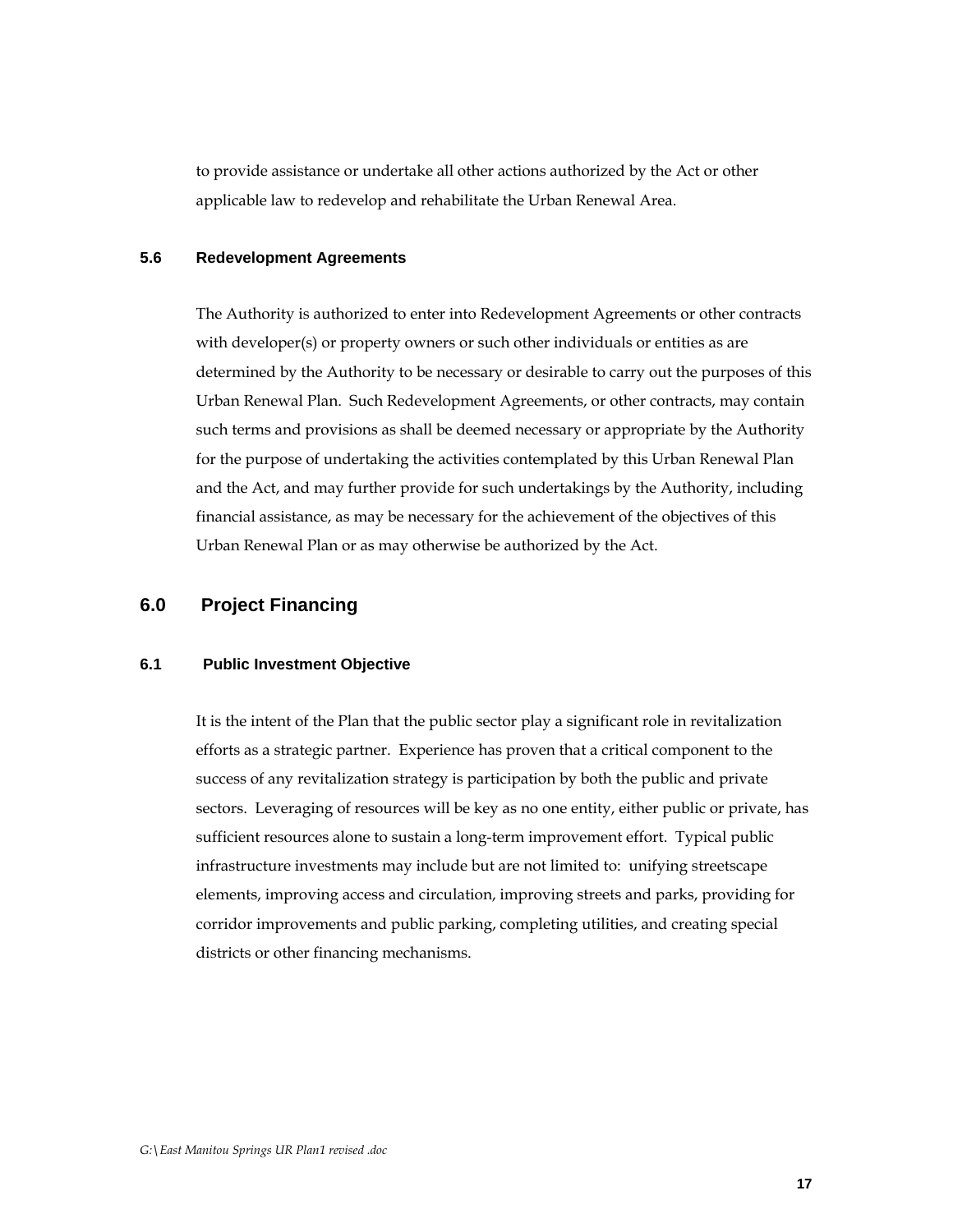## **6.2 Authorization**

The Authority may finance this Urban Renewal Plan by any method authorized under the Act or any other applicable law, including without limitation, the following: issuance of notes and bonds in an amount sufficient to finance all or part of this Plan; borrowing of funds and creation of indebtedness; advance and reimbursement agreements; federal or state loans or grants; interest income; annual appropriation agreements; agreements with public or private entities; and loans, advances and grants from any other available sources. The principal, interest, costs and fees on any indebtedness are to be paid for with any lawfully available funds of the Authority.

Debt may include bonds, refunding bonds, notes, interim certificates or receipts, temporary bonds, certificates of indebtedness, or any other obligation lawfully created. The Authority is not a local government district under Article X, Section 20 of the Colorado Constitution does not limit the debt options of an urban renewal authority in Colorado.

## **6.3 Project Revenues**

#### *Tax Increment Financing*

The Urban Renewal Plan contemplates that a primary method of financing this project to be the use of municipal sales and property tax increments as authorized by the Act. The City Council may allocate municipal sales tax increments when the Manitou Springs Urban Renewal Authority submits a financing plan outlining the proposed amounts and purpose for which the municipal sales tax increments are to be used. Upon City Council approval, the municipal sales tax increment will be allocated and distributed in accordance with the tax increment financing provisions of Section 31-25-107 (9), C.R.S., which is by this reference incorporated herein as if set forth in its entirety. If there is any conflict between the Act and this Urban Renewal Plan, the provisions of the Act shall control, and the language in the Plan will be automatically deemed to conform to the statute.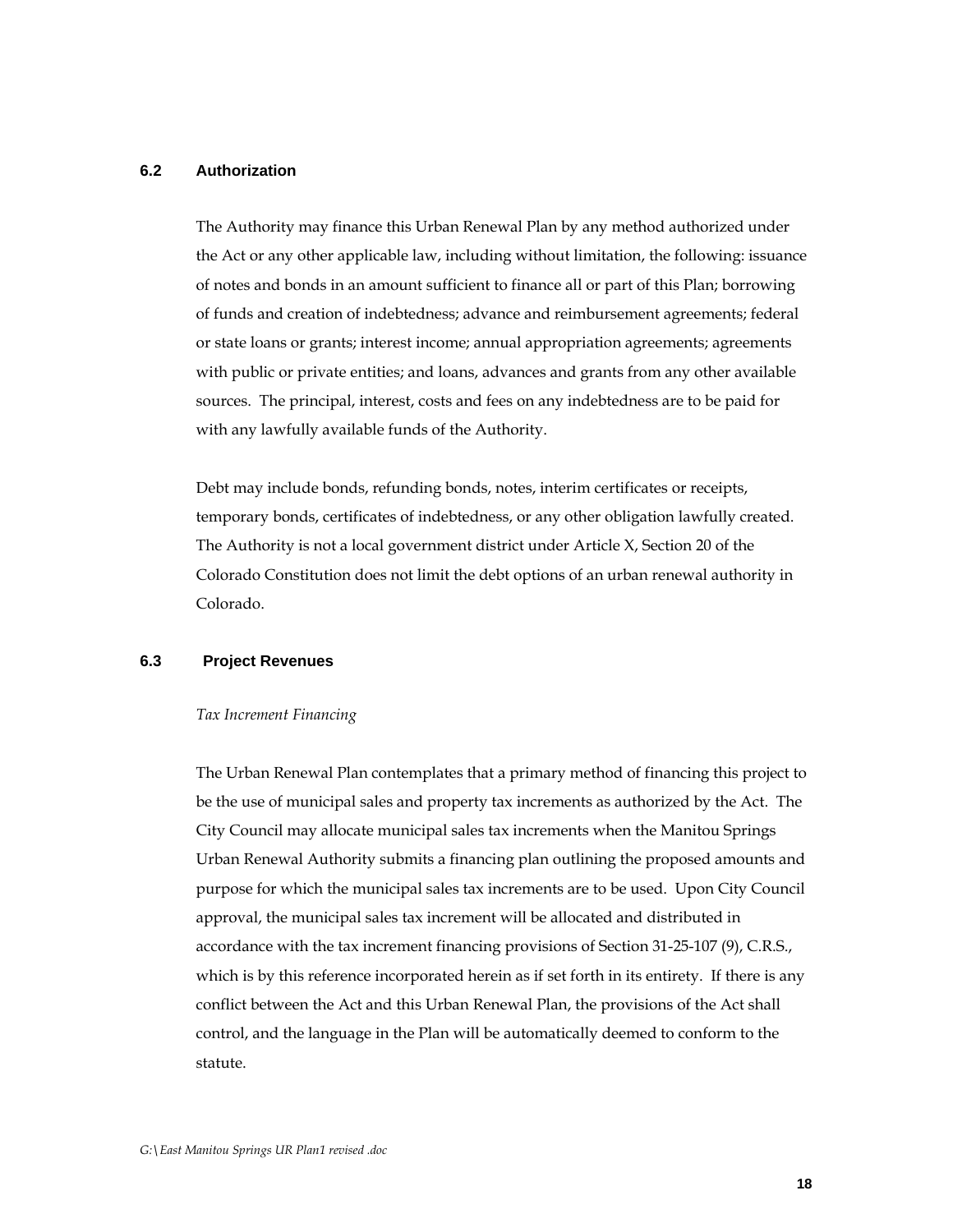All property and sales taxes collected within the Urban Renewal Area, by or for the benefit of any public body, shall be divided for a period not to exceed 25 years as follows:

- a) That portion of the taxes which are produced by the levy at the rate fixed each year by or for each such public body upon the valuation for assessment of taxable property in the Urban Renewal Area last certified prior to the effective date of approval of the Urban Renewal Plan, or as to an area later added to the Urban Renewal Area, the effective date of the modification of the Plan or that portion of municipal sales tax collected within the boundaries of said Urban Renewal Area in the twelve-month period ending on the last day of the month prior to the effective date of approval of the Plan, or both such portions, shall be paid into the funds of each such public body as are all other taxes collected by or for said public body.
- b) That portion of said property taxes or all or any portion of said sales taxes, or both, in excess of such amounts in subparagraph (a) shall be allocated to and, when collected, paid into a special fund of the Authority to pay the principal of, the interest on, and any premiums due in connection with the bonds of, loans or advances to, or indebtedness incurred by (whether funded, refunded, assumed or otherwise) the Authority for financing or refinancing, in whole or in part, the urban renewal project within the Urban Renewal Area. Any excess municipal sales tax collections not allocated pursuant to this subparagraph shall be paid into the funds of the municipality.
- c) The portion of taxes described in subparagraph (b) may be irrevocably pledged by the Authority for the payment of the principal of, the interest on, and any premiums due in connection with such bonds, loans, advances, and indebtedness.
- d) The City and the Authority may enter into agreements with other public bodies and private parties to provide financial assistance in support of development projects consistent with this plan as may be more fully set forth in the provisions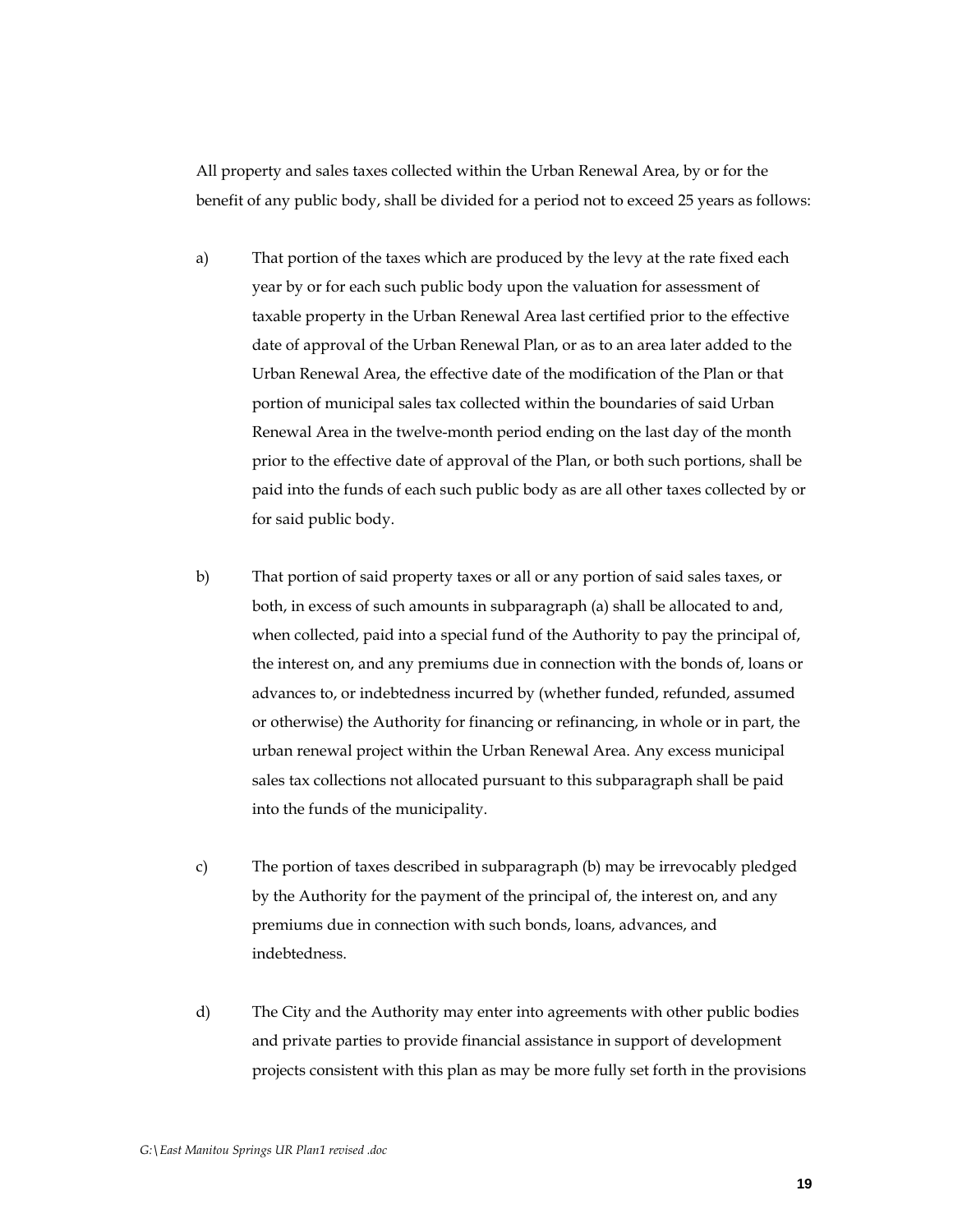of such agreements. Existing agreements between the City and private parties that are consistent with this plan are intended to remain in full force and effect.

## **6.4 Financing Mechanisms / Structures**

The Plan is designed to provide for the use of tax increment financing as one tool to facilitate investment and reinvestment within the Area. The Authority is committed to making a variety of strategies and mechanisms available which are financial, physical, market and organizational in nature. It is the intent of this Plan to use the tools either independently or in various combinations. Given the obstacles associated with development, the Authority recognizes that it is imperative that solutions and resources be put in places which are comprehensive, flexible and creative. Among those deemed reasonable for the Urban Renewal Area are improvement district(s).

# **7.0 Changes and Minor Variations from Adopted Plan**

## **7.1 Changes in the Approved Urban Renewal Plan**

This Urban Renewal Plan may be modified pursuant to the provisions of the Act governing such modification, including Section 31-25-107 thereof, as the same may be amended from time to time.

# **7.2 Minor Variations**

In specific cases, where a literal enforcement of the provisions contained in the Urban Renewal Plan constitutes an unreasonable limitation beyond the intent and purpose of these provisions, the Authority may allow minor variances from these provisions.

# **7.3 Cooperation Agreements**

For the purpose of this Plan, the Authority may enter into one or more Cooperation Agreements with the City or other public bodies pursuant to the Act. Such cooperation